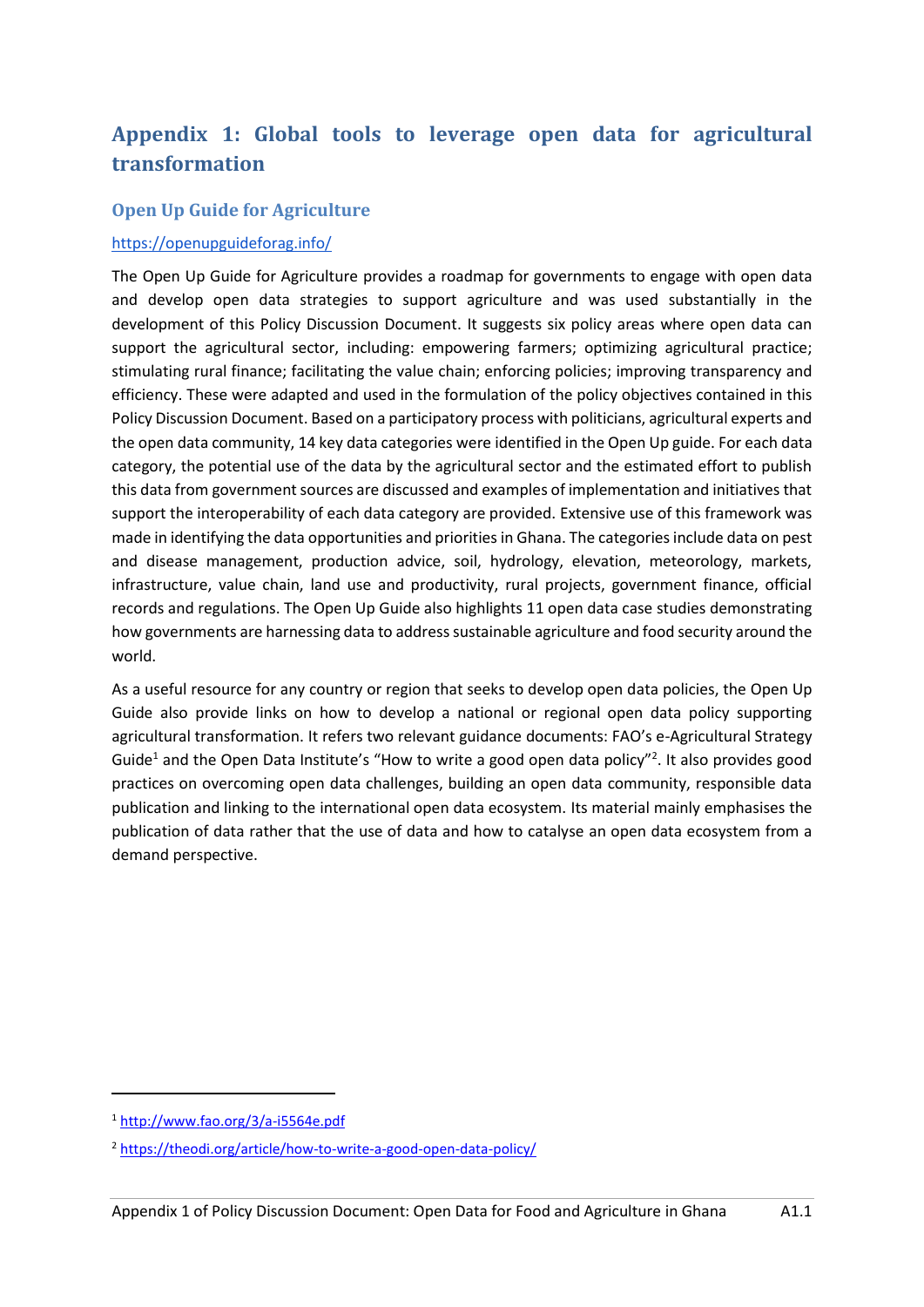### **FAO e-Agriculture strategy guide**

### <http://www.fao.org/3/a-i5564e.pdf>

The E-agriculture Strategy Guide was used to inform the development of this Policy Discussion Document. It is a framework that assists countries to develop their national e-agriculture strategy and master plan. It was developed by the Food and Agriculture Organization (FAO) and the International Telecommunication Union (ITU) together with support from partners. The framework provides guidance towards the building of an ICT-enabled agricultural system by developing a vision for agriculture, establishing an action plan and building a monitoring and evaluation framework. It includes steps on how to run a process for developing e-Agriculture in a country's strategy, which requires engaging with diverse stakeholders from across many sectors.

# **Open Data Institute guide for writing a good open data policy**

### <https://theodi.org/article/how-to-write-a-good-open-data-policy/>

The Open Data Institute's 'How to write a good open data policy' was also used to inform the development of this Policy Discussion Document. It lists key elements to consider when writing or reviewing the content of existing policies, which include: providing a clear definition of open data and a declaration of general principles; describing data types considers; outlining relevant legislation; policies; and other guidance. A checklist of additional elements that should be considered is also provided, and includes issues around the policy context, data licensing and reuse rights, identifying and prioritising data for release, privacy considerations, data publishing standards, engaging with reusers, approach to consuming data, concrete commitments and policy transparency.

#### **International Open Data Charter**

#### <https://opendatacharter.net/principles/>

The Open Data Charter is an independent voluntary programme sponsored by Fund for the City of New York. The Charter's goal is to embed a culture and practice of openness in governments in ways that are resilient to change through opening up data. So far, it has been adopted by 54 national and local governments worldwide, but Ghana is not among these. Nevertheless, the charter provides useful principles related to the release and publication of open data, which can serve as best practice guidelines when considering open data:

- 1. Open by default
- 2. Timely and comprehensive
- 3. Accessible and usable
- 4. Comparable and interoperable
- 5. For improved governance & Citizen engagement
- 6. For inclusive development and innovation

The Charter also provides a roadmap for adopting an implementing these principles.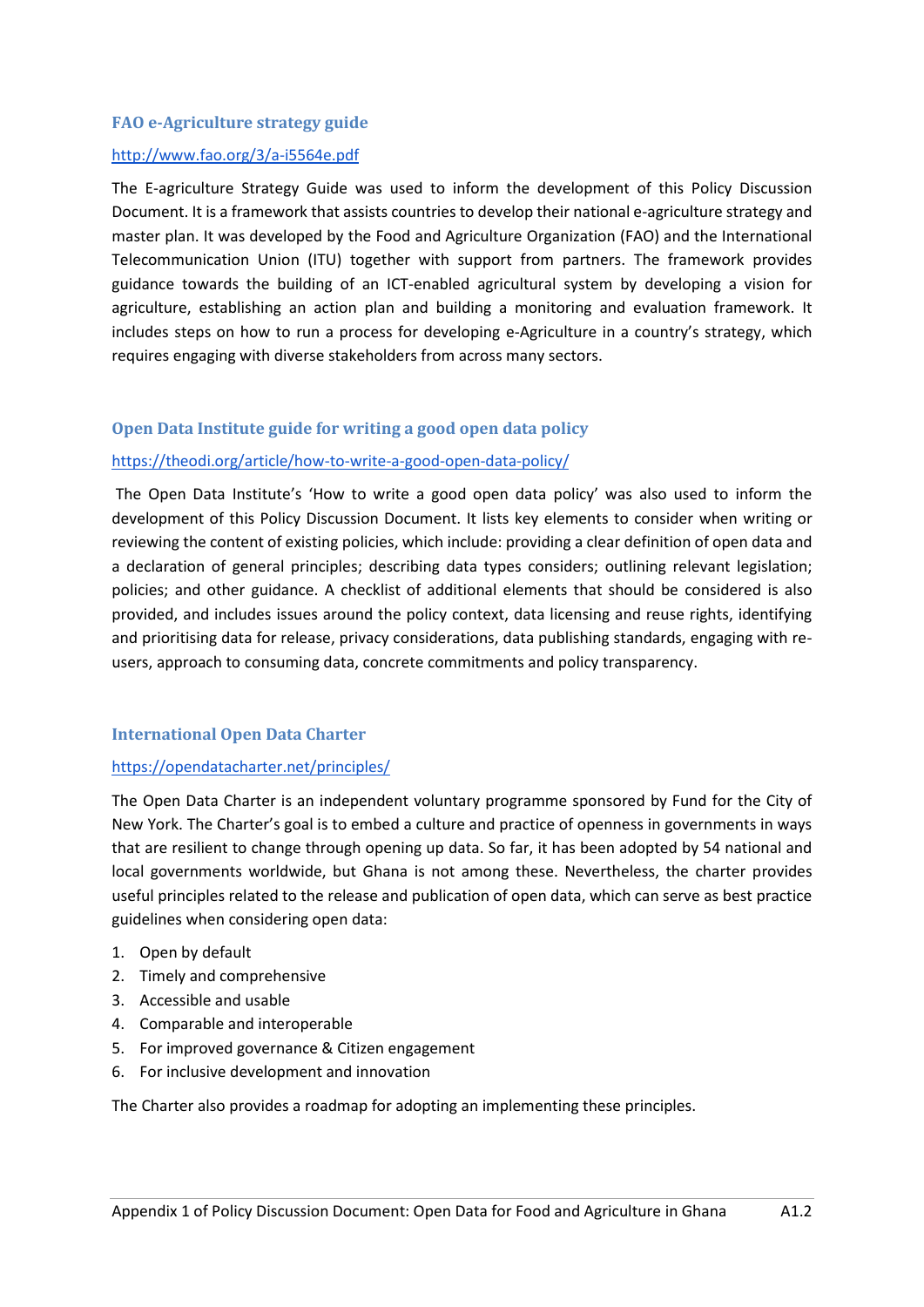### **Open Data Impact Map**

### <http://www.opendataimpactmap.org/>

Open Data Impact Map is a project of the Open Data for Development Network, supported by funding from the International Development Research Centre and the World Bank. It is a public database that maps the organisations that use open government data worldwide. It comprises research on previous studies, online surveys and examples from an international network of Regional Supporters. It does not assess the quality of the data but aims at being a resource for further analysis of the impact of open data at a global scale. The Open Data Impact Map shows the findings, organisations involved and sectors using open data per region and/or per sector. Use cases are presented detailing the type of open data used, impact and country.

<span id="page-2-1"></span>For Ghana, the Open Data Impact Map shows seven organisations using open data to support good governance and agriculture, mainly Civil Society Organisations (CSOs) and Small and Medium-sized Enterprises (SMEs) 3 [\(Table 1\)](#page-2-0).

| Organization<br><b>Name</b> | Country<br><b>Income Level</b> | Organization<br>Type | <b>Sectors</b>                  | <b>Description</b>                                                                                                                                                                          |
|-----------------------------|--------------------------------|----------------------|---------------------------------|---------------------------------------------------------------------------------------------------------------------------------------------------------------------------------------------|
| AgricInMedia                | Lower middle<br>income         |                      | Agriculture                     | AgricInMedia provides a variety of<br>geospatial services.                                                                                                                                  |
| Code for Ghana              | Lower middle<br>income         | Nonprofit            | IT and<br>geospatial            | Code for Ghana is part of the Code<br>for Africa initiative which aims to use<br>open data and technology to<br>promote responsive, innovative and<br>effective governance.                 |
| Farmerline                  | Lower middle<br>income         | For-profit           | Agriculture                     | Farmerline is a technology product<br>company that builds supply chain<br>and value chain solutions to<br>integrate agricultural outputs of<br>rural farmers in Africa/emerging<br>markets. |
| Mobile Content<br>Ltd       | Lower middle<br>income         | For-profit           | Media and<br>communicati<br>ons | MC.C is a mobile content provider in<br>Ghana                                                                                                                                               |
| Mobile Web<br>Ghana         | Lower middle<br>income         | Nonprofit            | IT and<br>geospatial            | Acommunity of Ghanaian mobile<br>entrepreneurs that provides training<br>in mobile technology and business,<br>to help local talent build applications<br>for local communities.            |

<span id="page-2-0"></span>**Table 1: An overview of the organisations and their use of open data and sector, as drawn from the open data impact map<sup>3</sup> [,](#page-2-1) 31 July 2019.**

<sup>3</sup> <https://www.opendataimpactmap.org/map>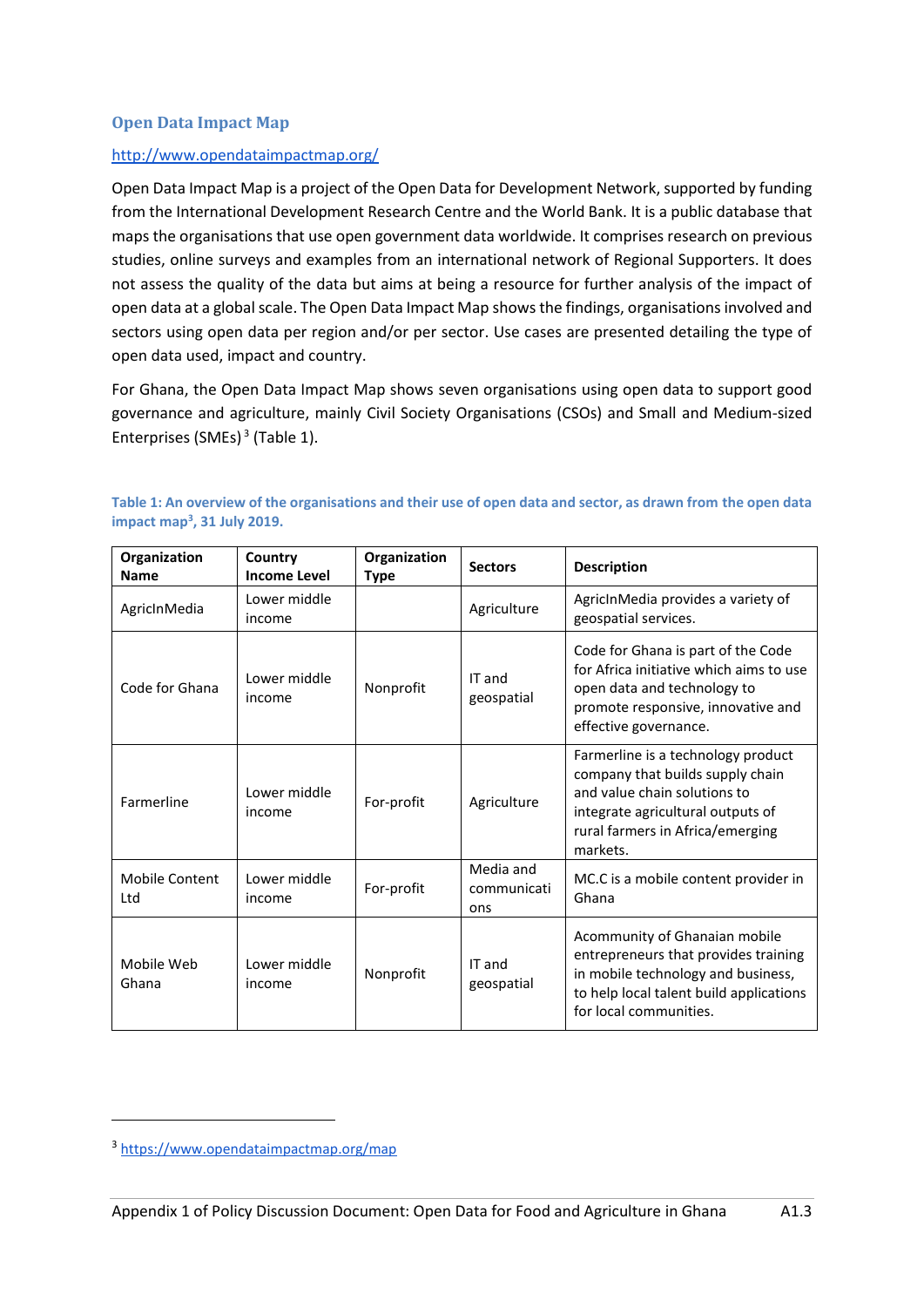| Odekro                                    | Lower middle<br>income | Developer<br>group | Governance | Odekro promotes transparency,<br>accountability and democratic<br>governance through citizen action<br>and engagement with relevant<br>government agencies. |
|-------------------------------------------|------------------------|--------------------|------------|-------------------------------------------------------------------------------------------------------------------------------------------------------------|
| Wuni Zaligu<br>Development<br>Association | Lower middle<br>income | Nonprofit          | Governance | Wuni Zaligu Development<br>Association build skills of deprived<br>persons.                                                                                 |

The Open Data Impact Map further analyses use case studies by region. In the Sub-Saharan Africa, and Ghana more specifically, we can find the following open data case study examples<sup>4</sup> and their impact:

- 1. Code for Ghana: *Developer group focused on using open data to promote responsive, innovative and effective governance.* As their main impact they state: *Empower civil society with access and skills to make use of public data* [\( http://www.codeforghana.org](http://www.codeforghana.org/) )
- 2. Mobile Content.Com Ltd.: A mobile content provider that informs the organization's market and pricing strategy in Ghana [\(http://mobilecontent.com.gh](http://mobilecontent.com.gh/) ).
- 3. Mobile Web Ghana: It is an *organization that supports people become mobile-technology entrepreneurs through business and mobile technology education [\(http://mobilewebghana.org/](http://mobilewebghana.org/))*
- 4. Odekro: *A website that provides makes public information from the Parliament of Ghana more easily accessible* (<http://www.odekro.org/> )
- 5. Syecomp Business Services Ltd: *A social impact geospatial company that focuses on research and knowledge management, and enhancing agriculture through ICT and advanced geospatial solutions*. As their main impact: *Enhancing Ghana's agricultural sector through data-driven research and geospatial services* [\(http://syecomp.com/wp/](http://syecomp.com/wp/) )

# **Global Open Data Index (GODI)**

# <https://index.okfn.org/>

GODI, not to be confused with Ghana's own initiative named Ghana Open Data Initiative (Section **Error! Reference source not found.**), provides an independent assessment on the release of open data by the governments at a national level. It is run by Open Knowledge International and powered by Open Data Census. It analyses the readiness of governments to publish open data and suggests where improvements and data publication updates are required. GODI measures the openness of governments through clearly defined data categories. Index scores for each data category serve as a proxy for the availability of open government data, and are based on the level of openness, content and disaggregation, and temporal updates. Ghana is scored as rank 76 against 94 other countries in the Index, with a 16% of ranking score based on weighted questions according to the methodology used in the Global Open Data Index<sup>5</sup>. The breakdown of this result i[n Figure 1](#page-4-0) shows that only 'green'

<span id="page-3-0"></span><sup>4</sup> <https://www.opendataimpactmap.org/usecases>

<sup>5</sup> <https://index.okfn.org/place/gh/>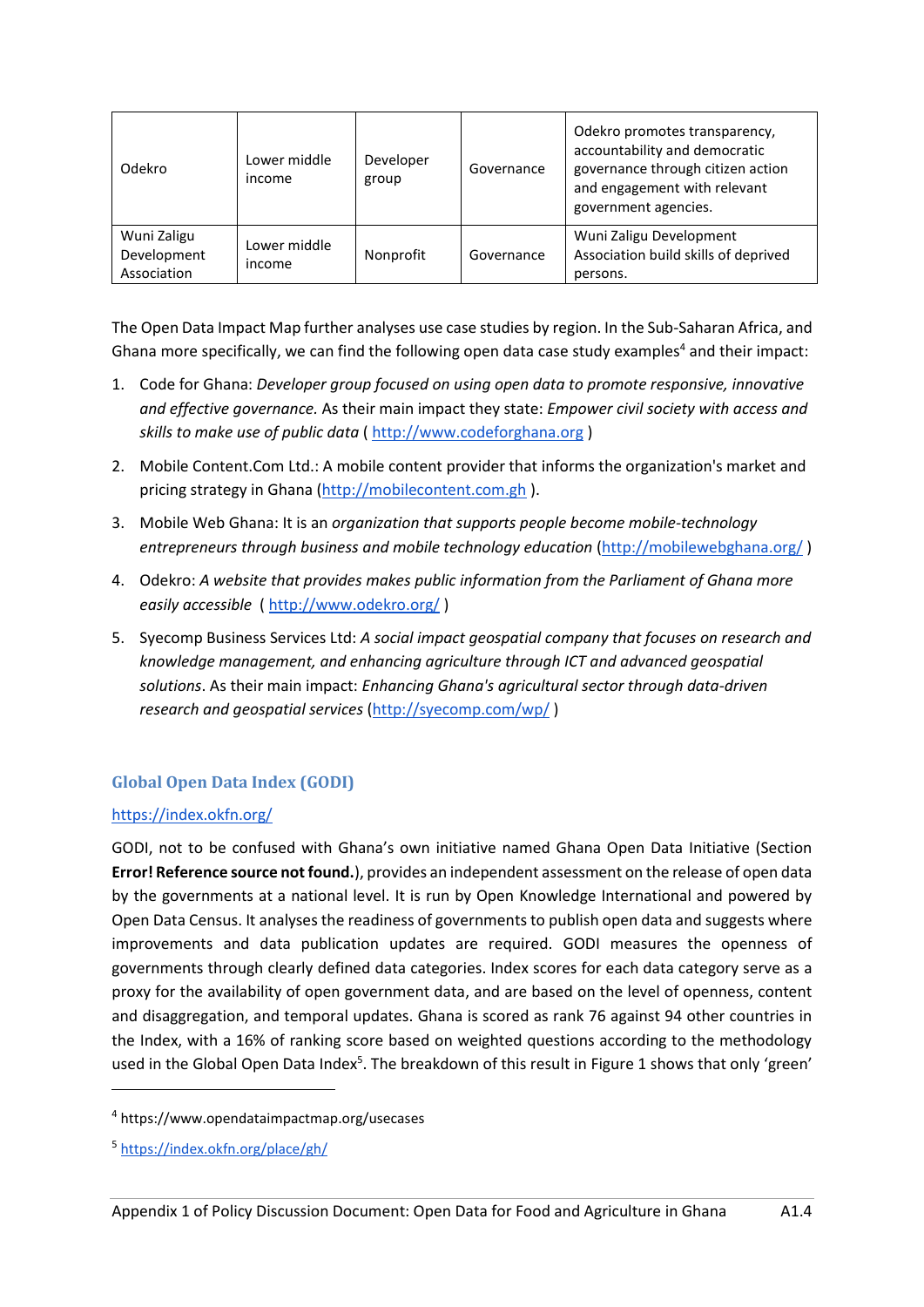scoring data sets (i.e. those that are either publicly available, available free of charge, openly licensed) are: government budget, national statistics, procurement, national laws and draft legislation. All other datasets (air quality, national maps, weather forecasts, election results, government spending, land ownership) are still considered by GODI methodology to be closed. This Index score pertains to all national level data, and is not specifically focussed on agricultural data (although these are also included).



<span id="page-4-0"></span>**Figure 1: Global Open Data Index for Ghan[a](#page-3-0)<sup>5</sup>**

# **Open Data Readiness Assessments (ODRA)**

### <http://opendatatoolkit.worldbank.org/en/odra.html>

ODRA is a tool developed by the World Bank's Open Government Data Working Group as part of the 'Open Data Toolkit'. It assesses the readiness of governments or individual agencies to coordinate, design and implement an open data initiative. This tool can be freely downloaded. The ODRA is a generic assessment methodology, with no specific focus on agriculture, or on African countries or developing countries. It does however provide important references to aspects that are relevant for the success of open data initiatives, with a strong emphasis on political economy and the demand side of open data. Several assessments are available the ODRA website, most of them carried out at a national level. These include assessments in West Africa for Burkina Faso and Sierra Leone.

# **Open Data Certificate**

#### <https://certificates.theodi.org/en/>

The Open Data Certificate is a freely online tool developed by the Open Data Institute that recognizes well-published data. It verifies the legal, practical, technical and social aspects of published data, its quality, sustainability and reliability via a questionnaire assessment. It further guides the guides publisher through publishing best practices. Companies like Syngenta, UK Data Services and Office for National Statistics are using Open Data Certificates. Ghana has seven certificates that were issued three years ago, although the original datasets are older. Most of them are related to forestry and meteorology. They are also ranked with an award level, for example, the certificate: Geospatial Toolkit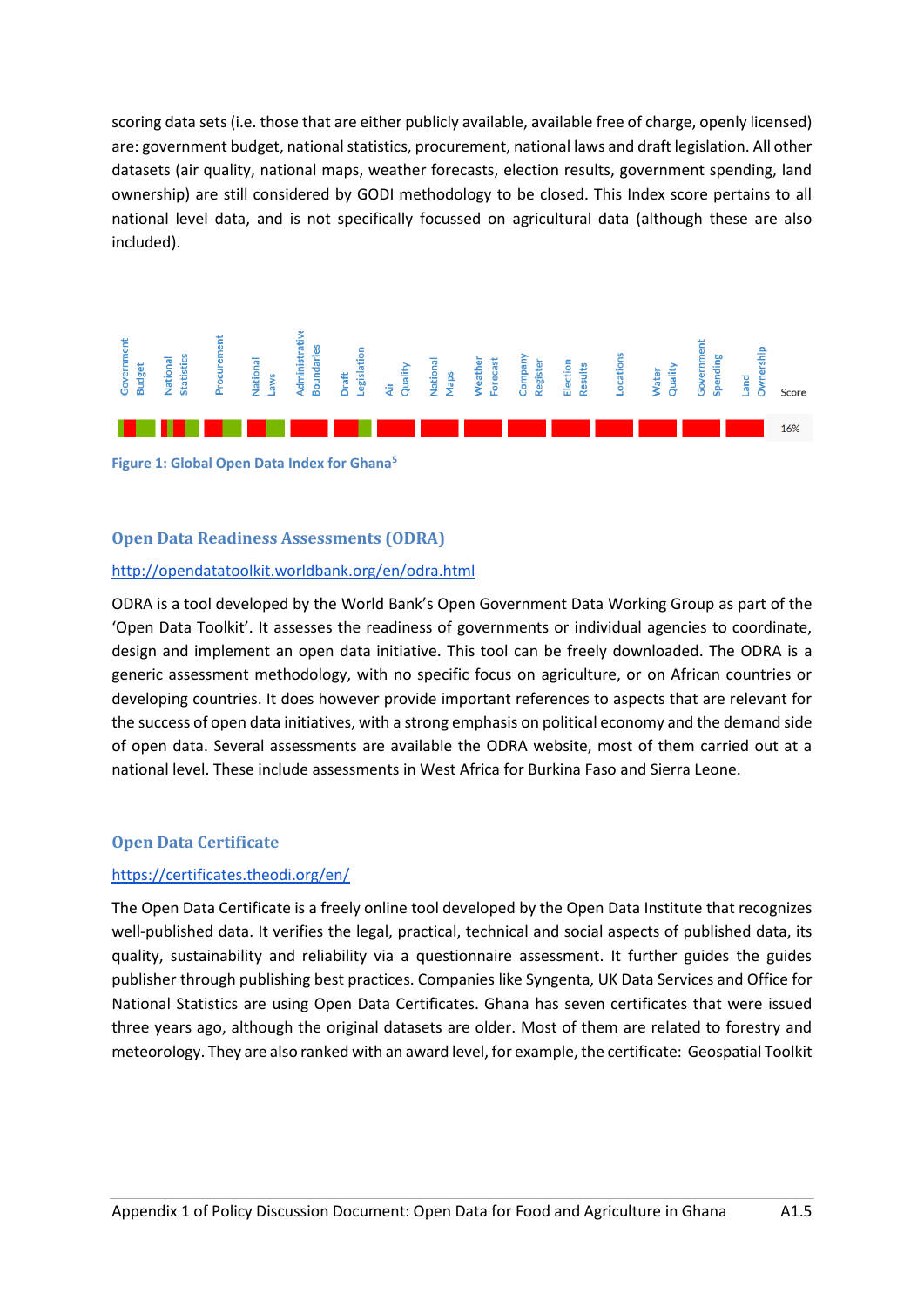for Ghana from NREL achieved Bronze level on 23 October 2015, which indicates that this data makes a good start at the basics of publishing open data<sup>6</sup>.

# **Periodic Table of Open Data Impact Factors**

### <http://odimpact.org/periodic-table.html>

This tool was developed by GovLab and is based on literature review and case studies. It contains the elements deemed important in determining the impact of open data initiatives. These elements are categorized in five groups: Problem and Demand Definition, Capacity and Culture, Partnerships, Risks, Governance. One of the case studies used focuses on Ghana's smallholder farmers (Ghana's Esoko: Levelling the information field for smallholder farmers<sup>7</sup>). Esoko is a company that helps Ghanaian farmers in their struggle to maximize the value of their crops, which is hampered because the lack of information. Esoko acts as an information provider (also in other developing countries) with the aim of helping them in securing their prices.

# **Global Open Data for Agriculture and Nutrition (GODAN)**

### <https://www.godan.info/>

GODAN is an initiative launched in 2013 that seeks to support global efforts of opening up relevant agricultural and nutrition data and to build high-level policy and public and private institutional support for open data. GODAN currently coordinate and African Intergovernmental Network on Open Data for Agriculture and Nutrition to support the Nairobi Declaration (Section **Error! Reference source not found.**), and provide a platform for governments to share experiences, develop strategies, and collaborate with other governments who are facing similar challenges around open data in agriculture and nutrition.

Its three-year GODAN Action project<sup>8</sup> has examined ways to effectively engage with open data in agriculture and nutrition in developing countries. The project worked along three work streams: improving standards and interoperability, assessing open data impact pathways and their evaluation, and capacity building. The work on evaluation is particularly relevant for the development of open data strategies and policies. It provides insight in how open data can lead to impact, and provides a means of assessing impact mechanisms and guidelines on the design and evaluation of open data initiatives to optimize their impact. The project also showcases case studies on weather, land and nutrition data and establishes a knowledge base of methods, tools and cases on (impact) evaluation.

<sup>6</sup> <https://certificates.theodi.org/en/datasets/75601/certificate>

<sup>7</sup> <http://odimpact.org/case-ghanas-esoko.html>

<sup>8</sup> <https://drive.google.com/open?id=1DWjsEF0SItXr79aIW5DYbIc6DN8vMsb2>